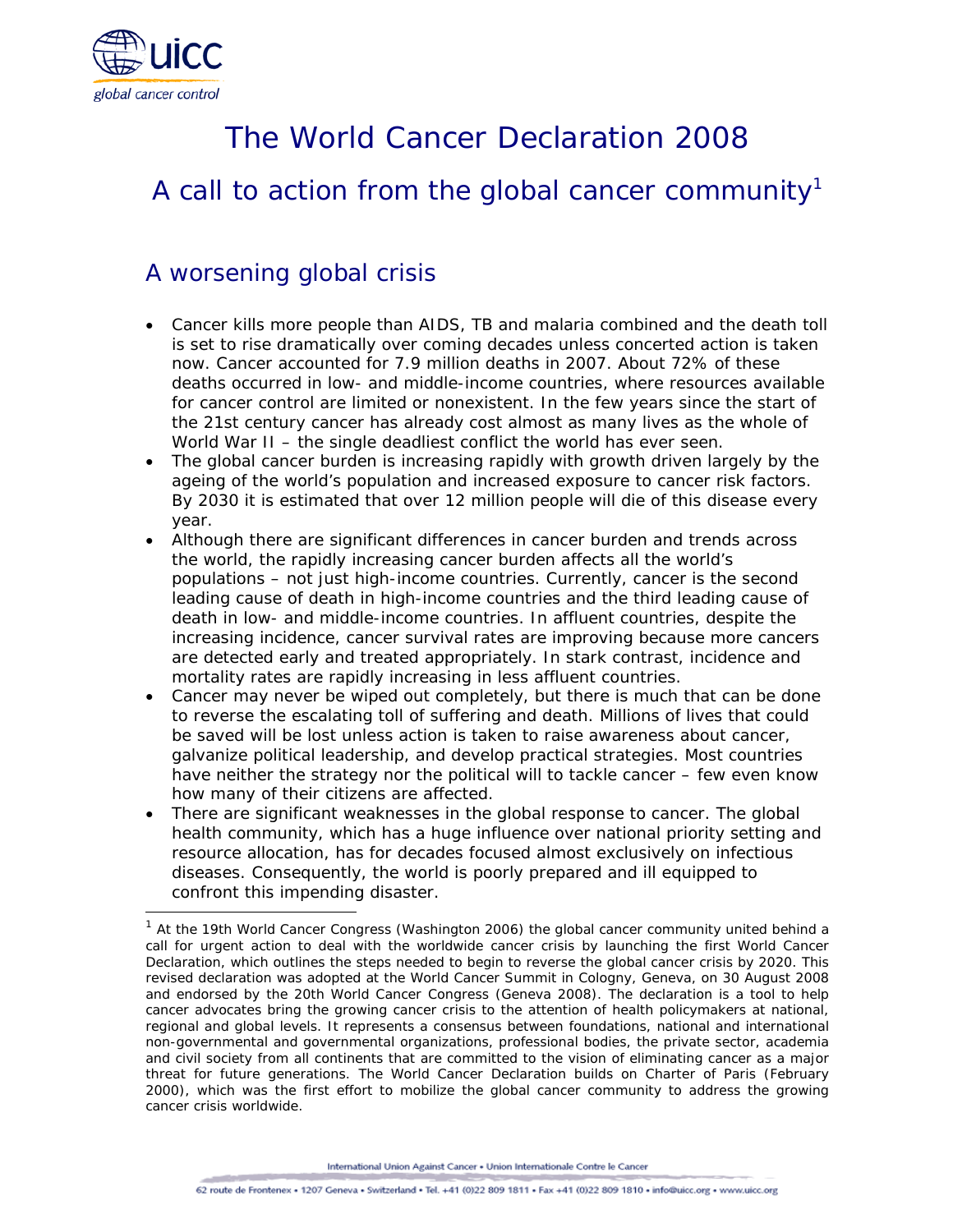### The challenges faced

• A significant number of cancers can be prevented – primarily through reducing tobacco and alcohol consumption, decreasing exposure to occupational and environmental carcinogens, implementing vaccination programmes and promoting healthy diet and physical activity. Many cancers can be cured if detected early and treated appropriately. Patients with more advanced cancer often live for many years and can enjoy a good quality of life. The provision of high quality palliative care can minimize patient suffering and help patients die with dignity. The heavy mental health burden associated with cancer can be reduced through the integration of psychosocial care into general cancer care. Those who do survive a cancer experience can be rehabilitated to ensure that the long-term consequences of cancer and its treatments do not prevent them living as normal a life as possible.

#### However

- In many countries cancer remains a stigmatized disease associated with damaging myths and misconceptions that pose a significant barrier to effective cancer control.
- In 2005 the World Health Assembly adopted a resolution on cancer prevention and control that calls on member states to intensify action against cancer by developing and reinforcing cancer control programmes. However, too many countries have failed to fulfil their pledge to deal with cancer as an important public health priority by implementing a comprehensive national cancer control programme.
- Despite the marked improvement in the proportion of the world's population covered by global cancer incidence data, information on the number of people living with and dying from cancer is unavailable for much of the world's population. Without comprehensive data, it is difficult to convince policymakers to make the investment necessary to tackle cancer and to measure the impact of cancer control activities.
- Tobacco use the single largest preventable cause of a range of different cancers – is increasing in low- and middle-income countries and remains a major global problem. As smoking rates falls among more affluent and educated segments of the world's population, tobacco addiction is increasingly afflicting the poor and is a major contributor to health disparities, not only in cancer. The WHO Framework Convention on Tobacco Control (FCTC), the first international public health treaty, was adopted by the World Health Assembly in 2003. However, few countries have implemented proven tobacco control strategies at a level that provides full protection for their populations. Only 5% of the world's population is covered by comprehensive smoke-free laws.
- Unhealthy diet, excessive alcohol intake, physical inactivity, and exposure to occupational and environmental carcinogens also increase a person's risk of getting cancer. Obesity rates are rapidly increasing, even in countries where most of the world's hungry live. Alcohol consumption is also increasing, with most of this increase occurring in low-and middle-income countries. Many governments have not put measures in place to protect workers against occupational carcinogens and reduce exposure to known environmental carcinogens.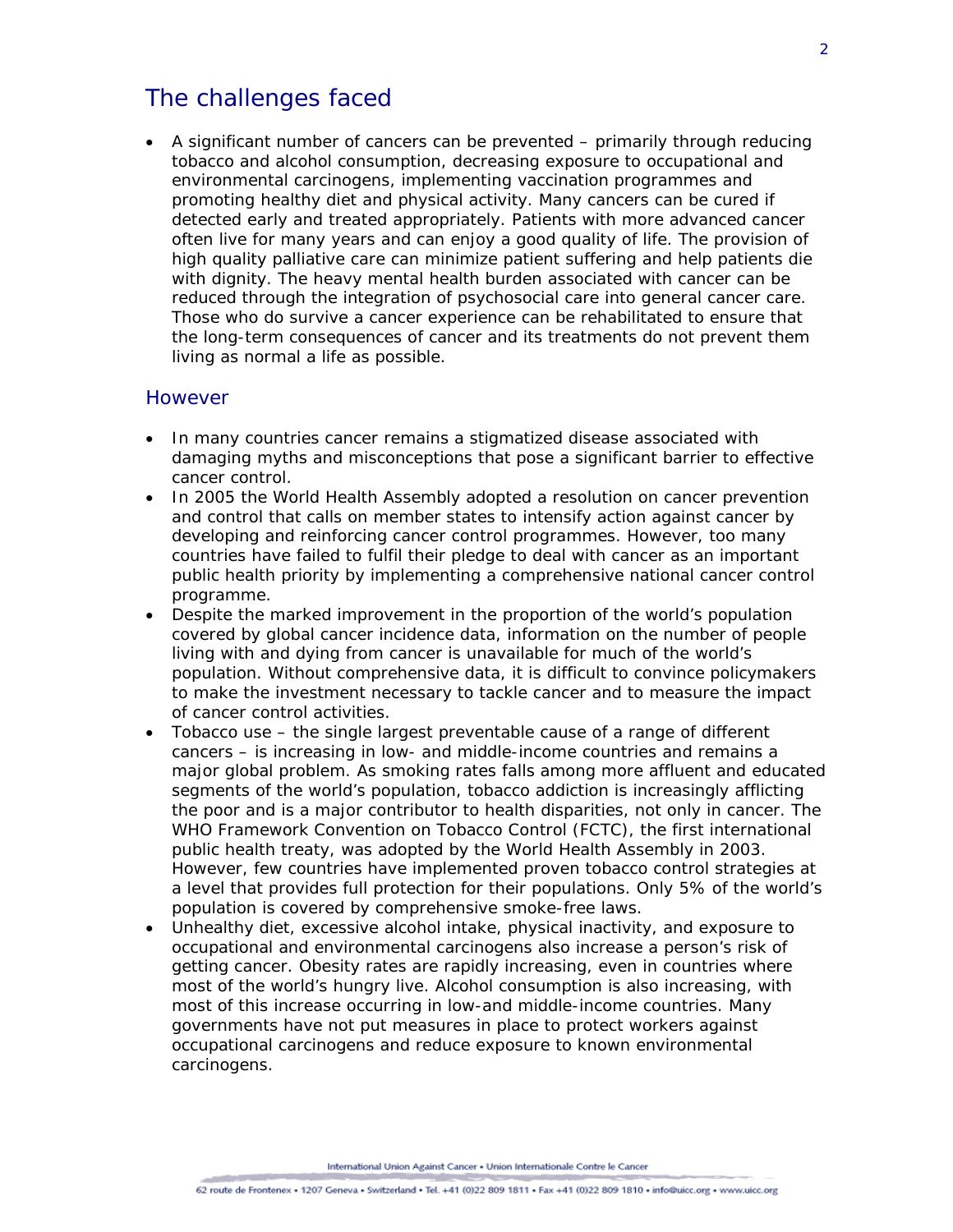- One fifth of all cancers are related to chronic infection caused by the hepatitis B virus (HBV), human papilloma virus (HPV), *Helicobacter pylori*, liver fluke, schistosomes, and human immunodeficiency virus (HIV). While vaccines are available against both HBV and some types of HPV, vaccination coverage is poor or non-existent in most of the worst affected regions. Vaccines for HPV have been approved in many countries; however, few countries have established a comprehensive vaccination programme. Furthermore, not all countries have a cervical cancer screening programme in place. This is particularly problematic in low- and middle-income countries where 80% of cervical cancer cases occur and where resources are limited.
- Public and professional ignorance about cancer warning signs, limited availability of screening and early detection programmes, and a shortage of trained health professionals mean that cancers that might be curable if treated in time are often detected too late.
- Resources needed for diagnosing cancer accurately are often lacking, which means clinical decisions are made on the basis of flawed or incomplete information.
- Across the globe there are enormous inequities in access to potentially curative treatments, supportive care, psychosocial support, rehabilitation and palliative care. Financial constraints, poor infrastructure, and lack of knowledge about how to develop cancer services for diverse cultural, socio-economic and geographic settings hinder the development of services that are equitable and economically sustainable. These limitations mean that a large number of patients do not have access to acceptable levels of cancer care, not even palliative care.
- The global shortage of health workers has a significant impact on the provision of cancer control services. Health workers are inequitably distributed throughout the world, with severe imbalances between developed and low- and middleincome countries and even within countries. Sub-Saharan Africa faces the severest health workforce crisis. The emigration of health workers from low- and middle-income countries to high-income countries, either spontaneously or through recruiting practices, has exacerbated this problem.
- There is a dearth of specialist training opportunities in different dimensions of cancer control for all categories of health workers.
- Underuse of opioids condemns millions of cancer patients to suffer unnecessary pain. Currently, around 90% of global morphine use is in Europe and North America. In many low-and middle-income countries access to opioid analgesics is extremely low or non-existent. Barriers to access include lack of knowledge and skills in pain management, negative public attitudes, economic constraints, insufficient distribution systems and regulatory impediments.
- Investment in independent cancer research and clinical trials networks that can provide guidance on the best ways to improve cancer outcomes in economically, socially and culturally diverse settings is sub-optimal. Moreover, the evidence on cancer control measures that is currently available is not applied in a timely manner.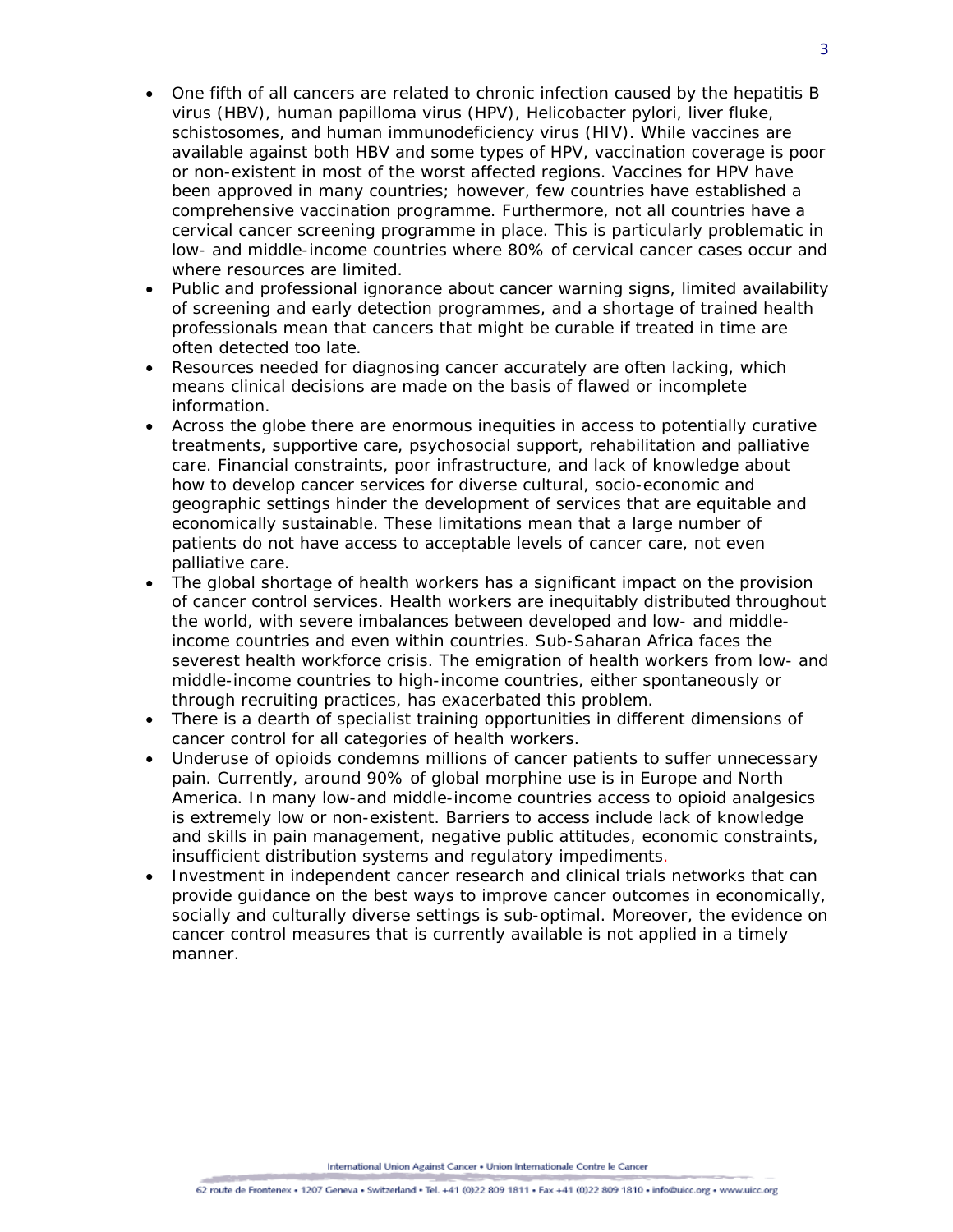## World Cancer Declaration

## A call to action

*We the global cancer community call on governments, international governmental organizations, the international donor community, development agencies, professional organizations, the private sector and all civil society to take immediate steps to slow and ultimately reverse the growth in deaths from cancer, by committing to the targets set out below and providing resources and political backing for the priority actions needed to achieve them*

### **Targets**

By 2020:

- Sustainable delivery systems will be in place to ensure that effective cancer control programmes are available in all countries
- The measurement of the global cancer burden and the impact of cancer control interventions will have improved significantly
- Global tobacco consumption, obesity and alcohol intake levels will have fallen significantly
- Populations in the areas affected by HPV and HBV will be covered by universal vaccination programmes
- Public attitudes towards cancer will improve and damaging myths and misconceptions about the disease will be dispelled
- Many more cancers will be diagnosed when still localized through the provision of screening and early detection programmes and high levels of public and professional awareness about important cancer warning signs
- Access to accurate cancer diagnosis, appropriate cancer treatments, supportive care, rehabilitation services and palliative care will have improved for all patients worldwide
- Effective pain control measures will be available universally to all cancer patients in pain
- The number of training opportunities available for health professionals in different aspects of cancer control will have improved significantly
- Emigration of health workers with specialist training in cancer control will have reduced dramatically
- There will be major improvements in cancer survival rates in all countries

## Priority actions

These targets are ambitious. During the past few years, however, there is growing evidence that concerted action can make a difference in a short time. We believe, therefore, that the targets can be achieved provided a number of priority actions are implemented

#### *Health policy*

• Place cancer on the development agenda. Increase the political priority given to cancer by demonstrating that a country's investment in dealing with its growing cancer problem is an investment in the economic and social well-being of the

International Union Against Cancer . Union Internationale Contre le Cancer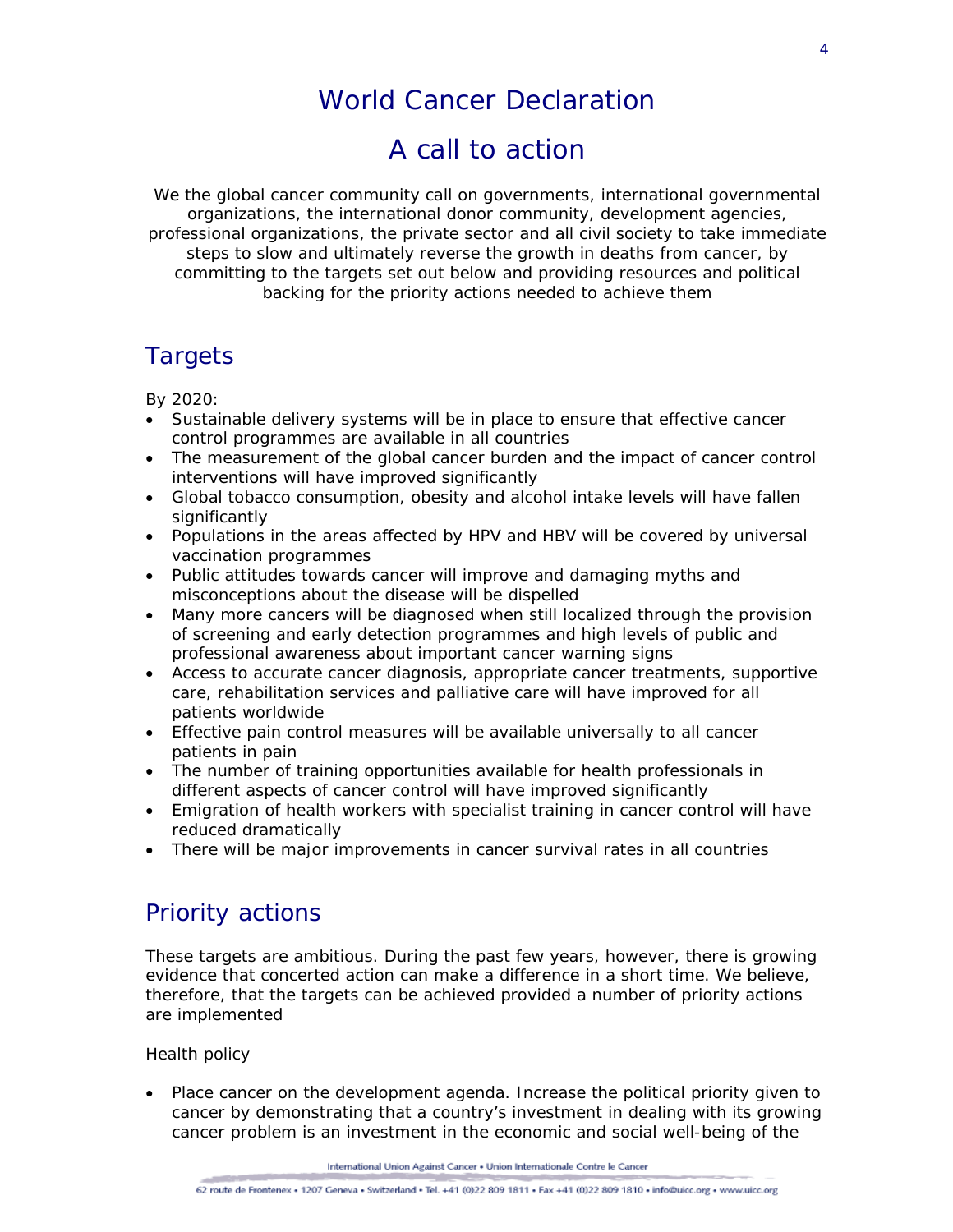country. Organizations concerned with cancer control should work with the global donor community, development agencies, the private sector and all civil society to invest in cancer control

- Mobilize stakeholders to ensure that strategies to control cancer globally are targeted at those who are most in need. Involve all major stakeholder groups in the development, or updating, of national cancer control policies
- Implement strategies that have been proven to bridge existing cancer surveillance gaps
- Increase efforts to involve cancer patients in cancer control planning at a local and national level

### *Cancer prevention and early detection*

- Increase efforts to reduce tobacco consumption by encouraging governments to fully implement and enforce the FCTC
- Raise awareness about the need for culturally sensitive cancer risk reduction campaigns, along with public and professional education about cancer warning signs. Push governments to implement policies that will support risk-reducing strategies at a community level and enable individuals to make more informed consumption choices and adopt healthier behaviour
- Encourage governments to implement measures to reduce people's exposure to environmental and occupational carcinogens
- Undertake actions to ensure that vaccines and other strategies that are shown to prevent cancer-causing infections are made more widely available
- Advocate for the provision of affordable screening programmes for which there is evidence of efficacy in the population in question. Undertake pilot projects that are designed to evaluate the feasibility and efficacy in populations in which the screening technology has not yet been tested

#### *Cancer treatment*

- Promote the development and use of cancer treatment guidelines that are relevant to local needs and resources. Ensure that sufficient treatment, supportive care, rehabilitation and palliative care facilities and well-trained staff are available to meet the physical, social and emotional needs of patients with cancer
- Take steps to tackle the many barriers to optimal pain control. Work with governments to address the over-regulation of pain medicines. Cooperate with international organizations, including the International Narcotics Control Board and the World Health Organization, to ensure that global implementation of the UN's international drug control conventions do not unduly interfere with legitimate efforts to advance access to pain medicines for cancer patients in pain
- Work with the pharmaceutical industry to increase access to cancer medicines that are affordable and of assured quality
- Increase the number of health professionals with expertise in all aspects of cancer control by providing specialist training opportunities and fellowships to enable professionals to study in specialist settings
- Raise awareness about the impact of health worker emigration on the ability of countries to provide adequate levels of cancer care and work collectively to address global and national health workforce shortages and the resultant deepening of inequity